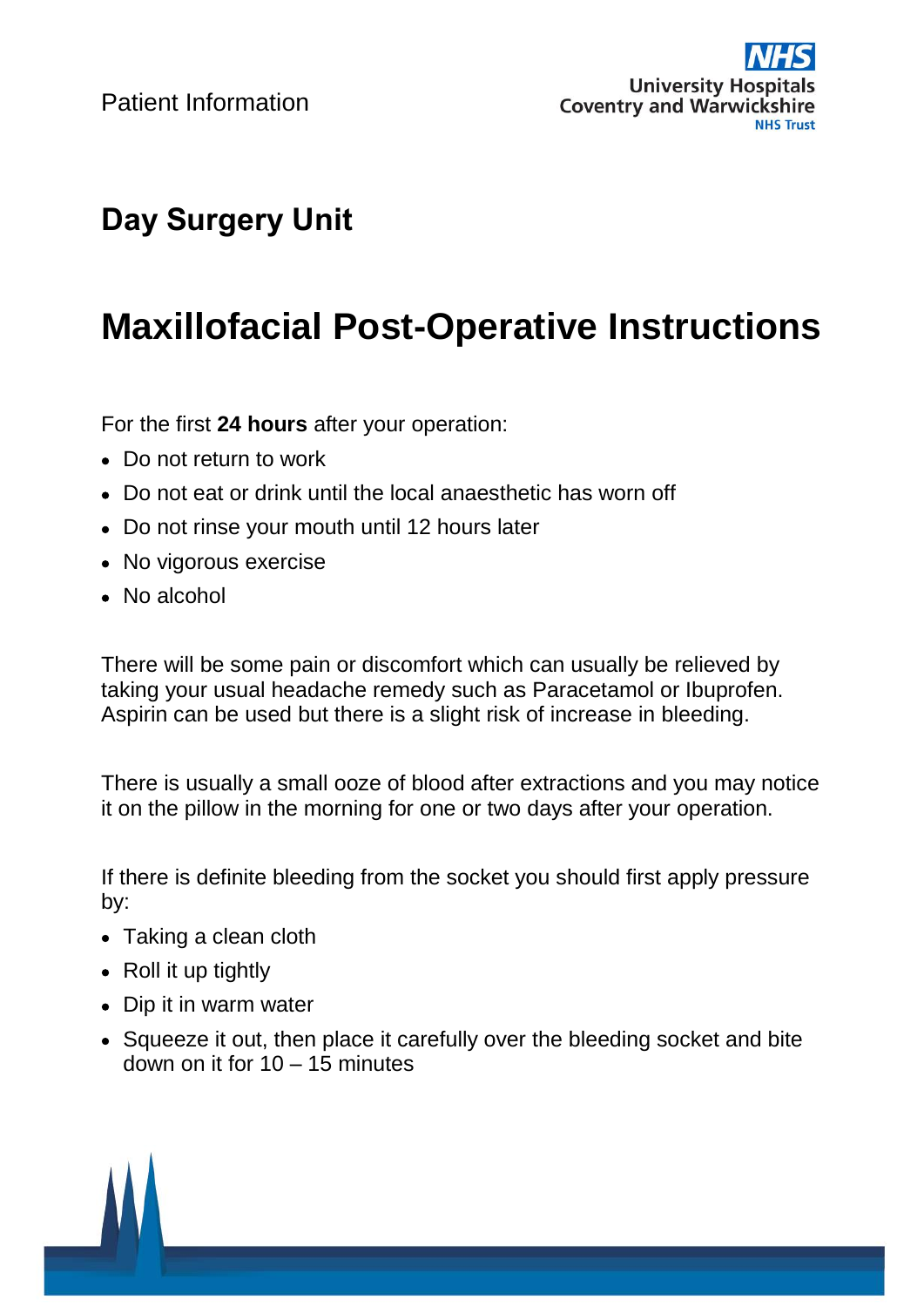If you have any problems after your operation please contact Clinic 11, Maxillofacial Department, on 024 7696 4000 and ask to speak to the Maxillofacial Senior House Officer on-call.

You may also have stitches in your mouth. These are dissolvable and generally take up to 14 days to dissolve; if they fall out earlier it is not usually important.

You may be prescribed a course of antibiotics to cut down the risk of developing an infection. It is important to take the complete course, but if you feel that they are upsetting you, please contact the Maxillofacial Unit, your dentist or your doctor for advice.

Careful attention to oral hygiene will help a quick and comfortable recovery. Do not start this until 12 hours after your operation.

All over the counter mouthwashes except Corsodyl should be avoided during the healing stage.

Normal tooth brushing should be resumed as soon as possible.

After any food or milky drinks you should thoroughly rinse out your mouth to remove any food residue. A teaspoon of salt in a tumbler of water is ideal. This should be done at least **five times a day** for at least the **next seven days.**

No matter how careful you are with your oral hygiene as the blood clots in the sockets are broken down, you will often develop an offensive odour on your breath for a day or two. This is a natural process and not a sign of infection.

## **Further Information**

If you need any further advice please contact:

Day Surgery Unit on Telephone 024 7696 6861